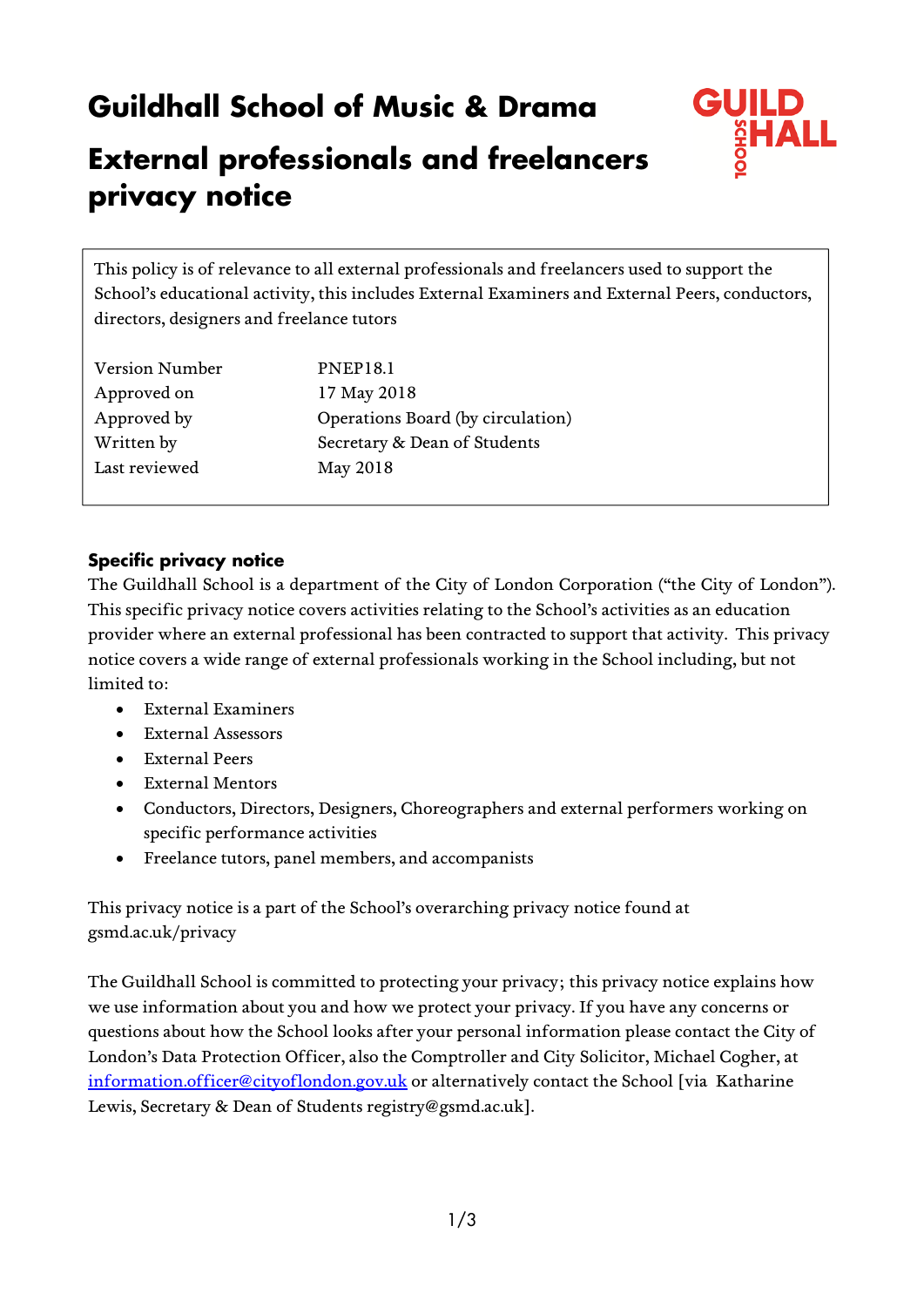# **What personal data is collected about you?**

We may collect your data in a variety of ways, for example:

- When you communicate with us by telephone or email
- When you use forms to provide data e.g. supplier forms
- When you supply additional documentation e.g. evidence of identity and right to work
- From third parties, for example from agents

We may collect personal data such as the following:

- Biographical information including your name, gender and date of birth
- Contact details and communication preferences such as your address, email and phone number
- NI number, HMRC Unique Taxpayer Reference, passport number and identity details, domicile and nationality, demographic information.
- Photo for ID card
- Video recordings (including CCTV)
- Production and rehearsal photography
- Education and employment history including references
- Bank details for paying your invoice

We may also collect special category data (previously 'sensitive')

 For statutory monitoring and reporting purposes: racial or ethnic origin, religion or similar beliefs, sexual orientation

#### **Reasons why we use your personal data:**

We may use your data to support the:

- Quality assurance of the School's assessment processes
- Quality assurance of the School's programme approval and periodic review processes
- Teaching & Learning activities of the School
- Student performance activities in the School
- Monitoring equal opportunities
- Statistical analysis and research
- Returns and surveys for government bodies

#### **Why we are allowed to use your personal data?**

The processing of your personal information for the above purposes is necessary:

- To meet our contractual obligations to you as a worker
- To meet our contractual obligations to our students
- To meet our legal obligations
- To perform tasks we carry out in the public interest (e.g. teaching and research)
- To protect the vital interests of you or another person

For any specific use of your personal information outside these reasons we will ask for your consent and inform you how you can withdraw consent at any time.